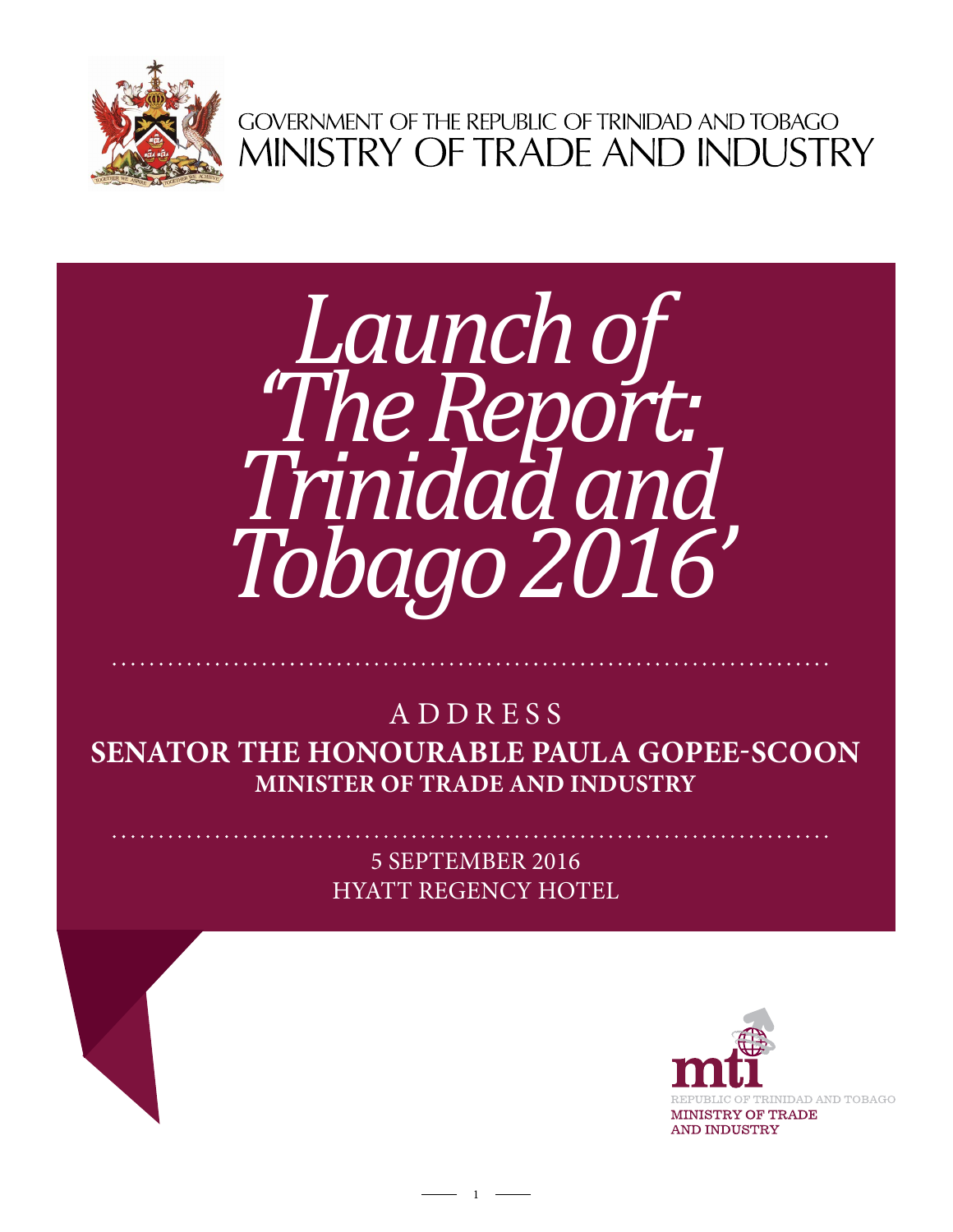I am pleased to address you today at the commencement of this panel discussion as part of the launch of **'The Report: Trinidad and Tobago 2016'**. On behalf of the Government of the Republic of Trinidad and Tobago, the Ministry of Trade and Industry, expresses its profound gratitude to the Oxford Business Group for publishing such an informative and thorough report and also, for hosting this launch.

One of the main challenges developing countries like Trinidad and Tobago, face is the lack of reliable, unbiased and timely data and research. This is why reports and publications like this one are so instrumental in the context of the advancement of the Trinidad and Tobago economy and our country. It presents a compilation of all the efforts, both public and private organizations are taking and have taken to transform our economy. Moreover, it gives the views and opinions of experienced professionals from across all industries. The sheer quality and depth of the research provided in this Report will therefore be of great value to all decision-makers that wish to, and may already have a stake in the development of Trinidad and Tobago's economy.

Recently, the Economic Commission for Latin America and the Caribbean (ECLAC)-which is also featured in the 2016 Report-launched its Economic Survey of Latin America and the Caribbean. It projected that for 2016, the region's GDP will contract for a second successive year. It stated that this will occur in a context of mounting uncertainty in the world's economy and a slump in domestic demand. The United Nations' regional organization emphasized **the urgent need to mobilize investment—both public and private**—to promote the region's economic recovery.

According to ECLAC's report, Trinidad and Tobago was one of six countries within the region expected to show an economic contraction in 2016. In this regard, there can be no doubt that history will judge 2016 to be an important year for setting development-related agendas. In order to secure Trinidad and Tobago's economic transformation, the Ministry of Trade and Industry (MTI) recognizes that commitment, flexibility, accountability, transparency and confidence are required from both the public and private sectors.

As one of the frontline Ministries responsible for growing the non-energy sector, the Ministry of Trade and Industry has placed a high level of importance on attracting investments that are development focused, improving our overall competitiveness and diversifying and expanding our export markets.

In line with the Government's National Policy Framework, the Ministry will introduce a range of initiatives that seek to promote and facilitate domestic and foreign investment and export-led trade.

This includes the development and implementation of a National Export Strategy. The objective of the **National Export Strategy** will be geared towards the development and growth of our services and non-energy export sectors to become more diversified and productive. The Strategy will focus on the enhancement of the export performance and the penetration of new markets.

To complement the National Export Strategy and to further deepen regional trade relations, the Government has embarked on several projects with countries such as Venezuela, Chile and Cuba.

I will give a brief update on the status of each of these.

Following the initial shipments in July 2016, discussions have been ongoing between Venezuelan's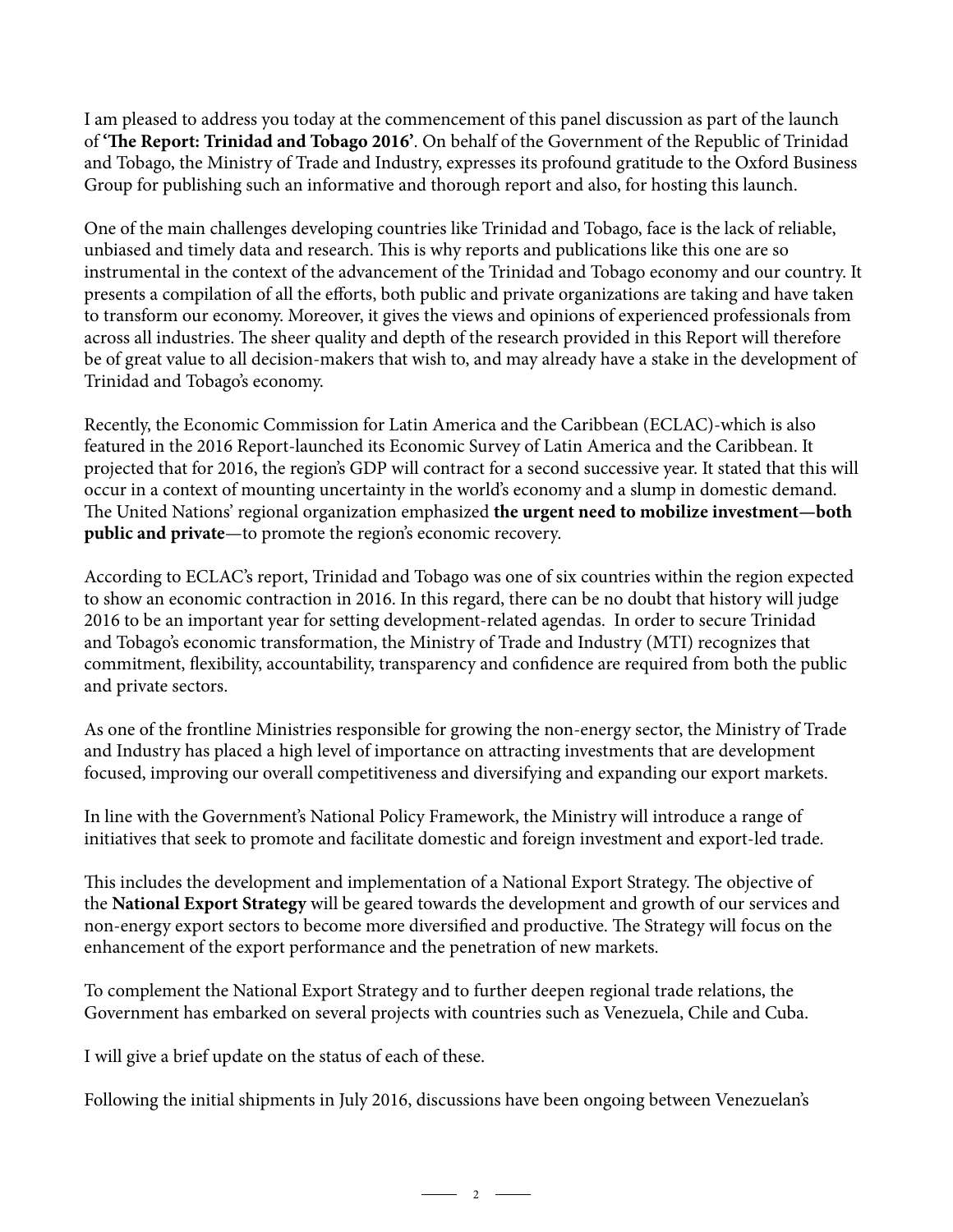procurement company CORPOVEX and Trinidad and Tobago in preparation for a third shipment of goods. Just last week, a Venezuelan team returned to Port of Spain to negotiate a second three-month contract for the purchase of locally manufactured goods.

These items include food and personal hygiene products, previously negotiated and will now be further expanded to include a few new products as well as new suppliers following negotiations and factory site visits. This shipment is expected to take place by mid-September. We are very pleased with the collaboration with our partners from Venezuela and the trading arrangement which has progressed to the benefit of both sides; this resulting from firm commitments made between Prime Minister Dr the Honourable Keith Rowley and Venezuela's President, His Excellency Nicolas Maduro during the latter's Visit to Trinidad and Tobago in May this year.

The Ministry together with exporTT and the TTMA will continue to have oversight of the arrangement and provide support during the process. It is expected however, that the Government's involvement in the business negotiations and logistics will be reduced as the parties adopt more traditional private sector trading arrangements.

With regard to Cuba, which is still largely a new market, with a population of over eleven (11) million, the Government will actively be pursuing opportunities for increasing our export levels.

The Honourable Prime Minister met with His Excellency Raul Castro, President of the Republic of Cuba in June 2016 during the VII Summit of Heads of State of the Association of Caribbean States in Havana, to discuss strengthening the commercial alliance between both countries. It has consequently been determined that a Ministerial led delegation from Trinidad and Tobago will attend the **Havana International Trade Fair** (commonly known as FIHAV) to drive this endeavour.

The delegation will address the two key areas of trade and energy, among others, and seek to improve the mechanisms that support the collaboration between both countries.

The objectives with respect to Trinidad and Tobago's participation at the FIHAV 2016 are to:

- 1. improve and strengthen the commercial relationship;
- 2. enhance those mechanisms that promote increased trade;
- 3. gain a better understanding of the business culture in Cuba; and
- 4. increase export sales through market presence and recognition by Cuban buyers, importers and distributors.

We are deeply heartened by the opening up of the Cuban market which has tremendous prospects for the expansion of our local exports.

Another key trading partner for Trinidad and Tobago that we are looking to is Chile with whom discussions have begun towards the negotiation of a Partial Scope Trade Agreement with a focus on energy products and other products of interest to both sides. It is noteworthy that Chile is the country with the most trade agreements in the Western hemisphere and has one of the lowest duty regimes in Latin America. Why should we not be part of this?

The Honourable Prime Minister met with Chile's President Her Excellency Michelle Bachelet at the

 $\overline{\phantom{1}}$  3  $\overline{\phantom{1}}$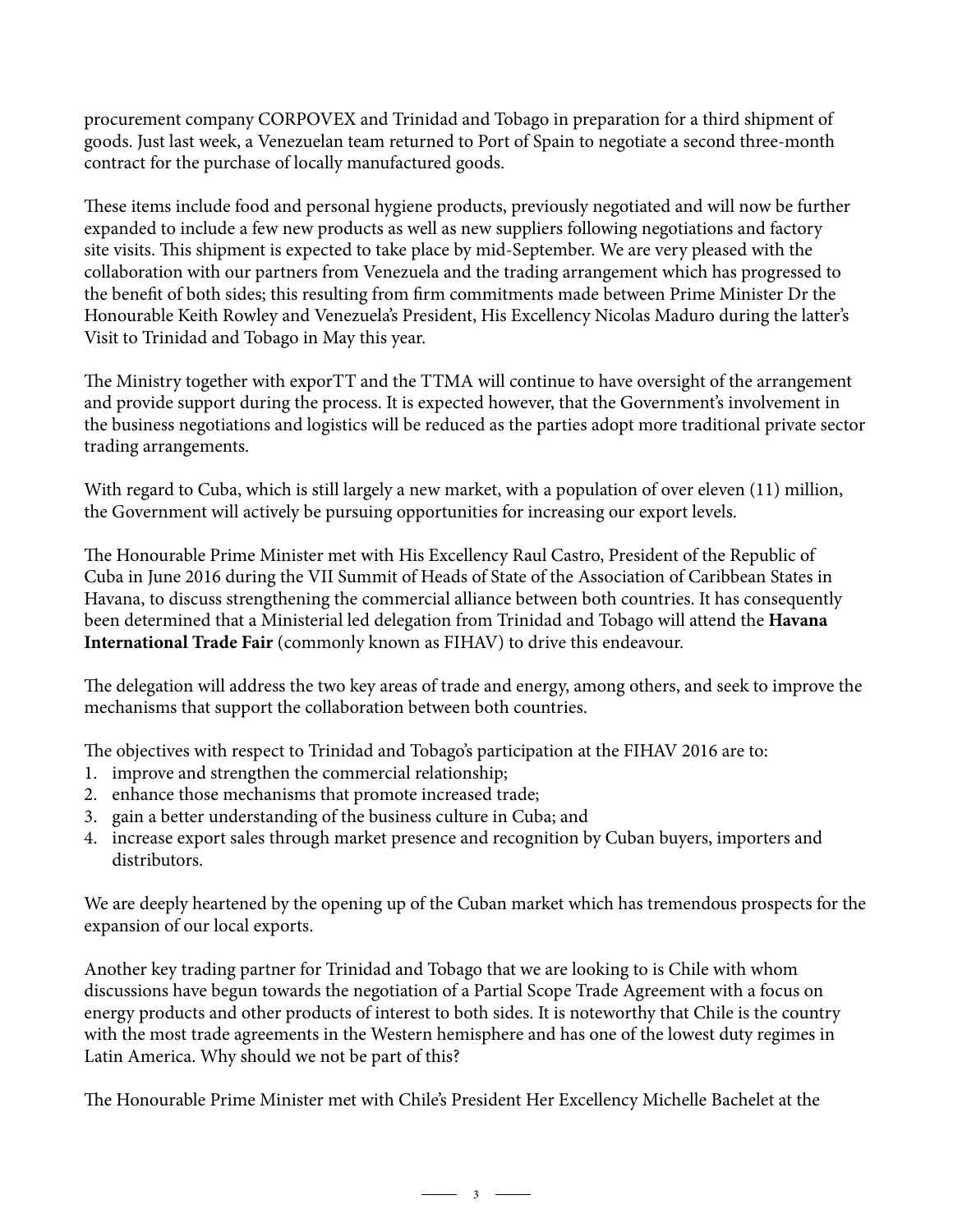CARICOM Heads of Government meeting in Guyana, where the deepening of T&T and Chile's trading relations were discussed. We are quite hopeful that negotiations will commence soon.

We continue to pursue markets in line with our strategic objective of increasing exports. In addition to Chile, I want to also mention the favourable discussions held by our Honourable Prime Minister in Ghana and more recently, with our CARICOM neighbor, Jamaica on improving our trading patterns and relations in both energy and non-energy products.

A key role of the Ministry of Trade and Industry is to grow our national manufacturing base. In this context, the role of standards and quality in building our national manufacturing and export capacity is critical.

The National Quality Policy is an important element in the framework required to build a more diversified economy and improve the economic outlook for the nation; and is aimed at establishing an appropriate framework for the development of the National Quality Infrastructure (NQI).

Internationally, the Quality Infrastructure is recognized as critical support for social progress and economic development, enabling the participation of developing countries in international trade. This requirement has been recognised by businesses faced with challenges in meeting stringent quality standards abroad, and in competing with poor-quality imported products on the local market, which were not adequately monitored by local authorities. In this regard, the Trinidad and Tobago Bureau of Standards is mandated to develop, promote and enforce standards in order to improve the quality and performance of goods produced or used in Trinidad and Tobago; improve industrial efficiency and development; promote public and industrial welfare, health and safety; and protect the environment.

As we expand into new markets which present fresh opportunities, so too we must look inward to develop the infrastructure to accommodate new investments and businesses.

To improve our local investment environment, the Ministry is currently finalizing an **Integrated Investment Promotion Strategy**. The intention is to create a favorable investment climate underpinned by efficient collaboration between State Agencies and Ministries. The specific objectives of the strategy are to:

- 1. Create a synergetic relationship between State entities that directly and indirectly influence investment promotion;
- 2. Reduce wastage of resources caused by duplication of work by State entities;
- 3. Focus on sustainable development through prioritized sector development; and
- 4. Diversify the Government's tax revenue base by fostering the growth and development of viable industries.

The Ministry envisages the implementation of the Strategy in Fiscal 2017. It is anticipated that adhering to this blueprint, Trinidad and Tobago will be able to attract sustainable levels of investment that will assist in the growth and development of the economy and the country.

As part of the thrust to rebuild growth, sustain development and transform the economy, the Government is also in the final stages of introducing a **Special Economic Zones (SEZs)** regime in Trinidad and Tobago.

The World Bank Group in a recent study, specified that SEZs offer foreign investors opportunities for

 $-4-$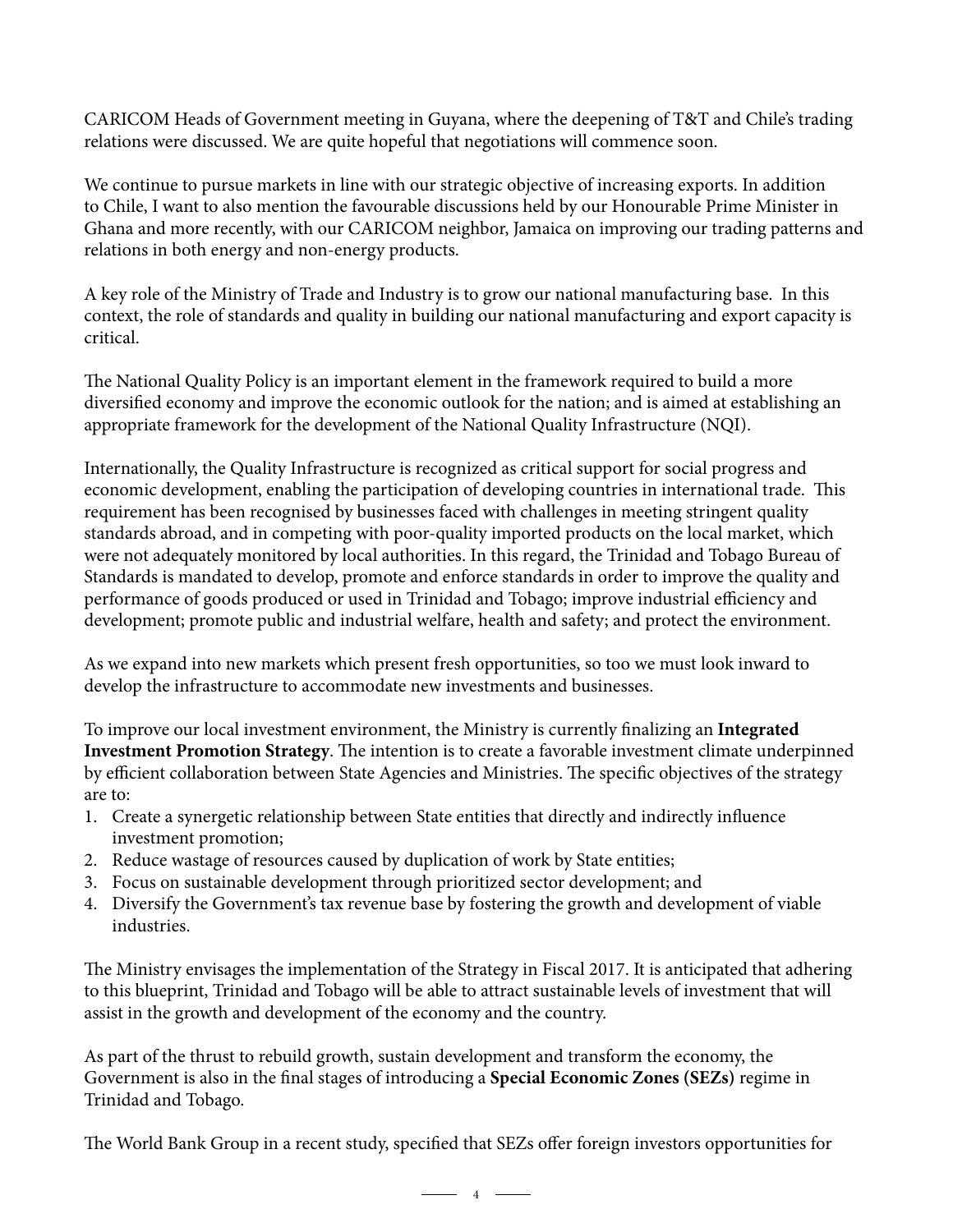regulatory simplicity, investment security, infrastructure, and hassle-free access to inputs, as well as the ability to stimulate widespread diversification and growth through linkages with the domestic economy.

We see this SEZ Policy as a mechanism which will advance several of the initiatives enunciated in the Official Policy Framework of the Government.

The Tamana InTech (TIP) Park is one such example of a zone that the Government has prioritized for the purpose of technology. The Park's focus will be Information and Communications technology (ICT)/ Business Process Outsourcing (BPO) and High Value Manufacturing.

Within the BPO Industry, the investment opportunities are many and include Customer Interaction Services, Document Management, Industry-Specific BPO (Banking, Insurance, and Utilities), Human Resources and Finance and Accounting Services. We have identified niche outsourcing activities (such as Financial and Accounting outsourcing) to expand the Financial Services Industry. Overall, Trinidad and Tobago has a competitive advantage in this industry since it scores favourably on the availability of human capital; and it being one of the largest sources of native English-speaking talent in the Western Hemisphere.

Also on the front burner for development is the **Maritime sector**. The Government, earlier this year, approved a Framework for the development of the Maritime Sector of Trinidad and Tobago and established a Standing Committee to direct the development and implementation of the Framework and report to Cabinet every three (3) months.

The Standing Committee has since convened two (2) meetings and identified the high impact areas within the Maritime Sector as Yachting, Cold Stacking, Bunkering, Transshipment and Marina Development.

We have a strong value proposition in the Maritime sector as:

- 1. We are ideally positioned as a transshipment hub for the movement of metals and iron ore from the east coast of South America to Asian destinations;
- 2. We have a wide and varied history in the provision of bunkering services and we are poised to supply bunker fuel to vessels traversing the Gulf of Paria. To date, there are five (5) companies in the local industry and there is room for expansion of this activity;
- 3. The local commercial ship repair and dry docking industry receives over 600 enquiries annually. However, due to capacity, an average of 120 vessel are repaired annually. Currently there are only three (3) companies in the local industry; and
- 4. We have tremendous potential to become a premier Yachting destination because our location being ideal for storage, maintenance and repair services for the cruising and crewed charter yachts. As the local yachting industry grew, most of the activity was centered mainly around boatyards located in the Chaguaramas area. While Chaguaramas is the focal point for the Yachting industry in Trinidad, Tobago's yachting infrastructure requires attention. In this regard, investment opportunities exist for the construction of marinas in Tobago.

The Government is firmly committed to developing these viable industries once economically feasible.

 $\overline{\phantom{1}}$  5  $\overline{\phantom{1}}$ 

Ladies and Gentlemen,